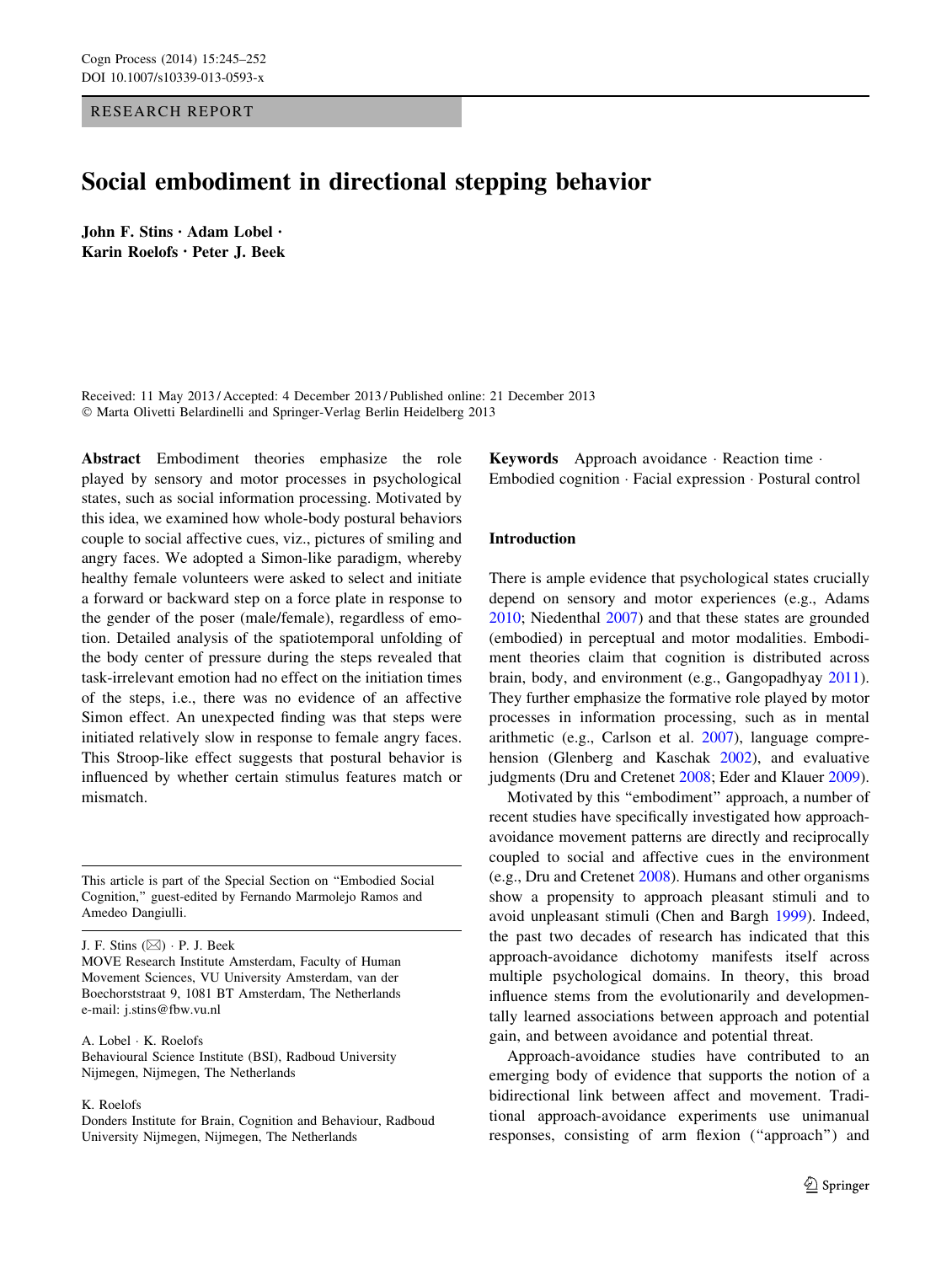extension (''avoidance''). In a choice reaction time (RT) paradigm, approach responses are initiated faster to pleasant stimuli and avoidance response are initiated faster to unpleasant than with the converse mapping (approach-tounpleasant and avoid-to-pleasant, e.g., Chen and Bargh [1999\)](#page-6-0). This so-called affective mapping effect provides evidence for the thesis that affective processing involves the activation of the sensorimotor system along a motivational dimension. In turn, activation of approach-avoidance manual actions has been shown to trigger the corresponding affective representation (e.g., Dru and Cretenet [2008;](#page-6-0) Eder and Klauer [2009](#page-6-0); van Peer et al. [2010](#page-7-0)), biasing subsequent valence judgments and categorizations. These findings support an embodiment-based account of affective processing, at least according to some researchers (e.g., Alexopoulos and Ric [2007](#page-6-0); Markman and Brendl [2005](#page-6-0); Niedenthal et al. [2005\)](#page-7-0). However, there is growing dissatisfaction with the arm flexion/extension paradigm because of its limited ecological validity. A number of researchers (e.g., Koch et al. [2009](#page-6-0)) have therefore argued that the notions of ''approach'' and ''avoidance'' should be taken literally as referring to decreasing or increasing the physical distance between the self and objects in the outside world. In agreement with this reasoning, we performed an experiment using whole-body approach-avoidance movements, involving a step toward or away from a social cue.

Facial expressions displaying emotional states are powerful social cues that can reveal the posers' intentions and invoke specific behavioral tendencies in the viewer. For example, angry faces are typically associated with a threat; the poser looks poised to initiate a verbal or physical attack. Viewers will therefore most likely want to distance themselves from an angry face in order to prevent injury. As a result, angry faces should induce avoidance behavior. Happy faces, in contrast, are typically associated with warmth; the poser looks poised to engage in a rewarding social encounter. Viewers will therefore most likely feel invited by a happy face. Therefore, happy faces should trigger approach behavior. As evidence of this, Marsh et al. [\(2005](#page-6-0)) found that participants were faster to push a joystick (''avoidance'') than to pull a joystick (''approach'') in response to angry faces by a difference of 65 ms. Similar effects have been found by Roelofs et al. ([2009a](#page-7-0)), Volman et al. [\(2011](#page-7-0)), (Von Borries et al. [2012\)](#page-7-0), Seidel et al. [\(2010](#page-7-0)), and also—in a group of socially anxious individuals—by Heuer et al. [\(2007](#page-6-0)). However, conflicting results exist in the literature, as some researchers have found facilitation of approach behaviors toward fearful faces (Marsh et al. [2005\)](#page-6-0) and toward angry faces (Adams et al. [2006\)](#page-6-0). So, faces displaying unpleasant affect are not universally coupled to avoidance.

There is mounting evidence that facial expressions not only prime manual responses, but also couple to wholebody postural responses. Roelofs et al. [\(2010a\)](#page-7-0) had participants standing still on a stabilometric platform (force plate) and passively viewing sequences of happy, angry, and neutral faces. Angry faces induced a small but consistent reduction in body sway (immobility) and a concomitant decrease in heart rate. These responses are important markers of the "freezing" response and underscore the notion that social cues may have a direct impact on the regulation of balance. Further evidence comes from an experiment where participants had to perform a postural response in reaction to displayed facial emotions. Stins et al. [\(2011](#page-7-0)) invited participants, while standing on a force plate, to execute a whole-body forward step (approach) or backward step (avoidance) in response to happy and angry faces. Mappings were either congruent (happy—forward, angry—backward) or incongruent (happy—backward, angry—forward). For forward steps, the researchers found a clear congruency effect, namely slower step initiation toward angry faces than toward happy faces. Furthermore, prior to the step, there was in some conditions evidence of "freezing," i.e., reduced postural mobility. Similar findings using emotion-eliciting photographs have been reported by Stins and Beek [\(2011](#page-7-0)), who also found speeded RT for forward steps to pleasant items compared to forward steps to unpleasant items. A handful of similar studies now exist that also examine the organization of step initiation and walking in an emotion-eliciting context (e.g., Gélat et al. [2011](#page-6-0); Naugle et al. [2011\)](#page-6-0). All of these studies have found that kinematic parameters of whole-body movements were influenced by emotion displays. We contend that these findings are consistent with an embodiment approach that emphasizes the tight coupling between social information processing and the spatiotemporal organization of purposeful movements.

Relatedly, some researchers contend that accessing knowledge involves a (partial) simulation of sensory and motor states (e.g., Barsalou et al. [2003\)](#page-6-0). With respect to processing of social cues such as faces, embodiment theories predict that understanding the emotions and intentions of others involves mentally simulating the perceived state. As a consequence, the perceiver may (partially or wholly) execute the associated motor program. In the case of processing a smiling face, understanding this social cue may involve a partial execution of the learned motoric association, viz., the organization of a whole-body approach movement. Thus, echoes of this simulation process may be found in the spatiotemporal organization of approach or avoidance movements. Interestingly, Harmon-Jones et al. ([2011\)](#page-6-0) found evidence of the converse relationship: When subjects were sitting in a chair that was leaning forward, the researchers found evidence of increased relative left frontal cortical activation, which is associated with an approach motivation. According to Price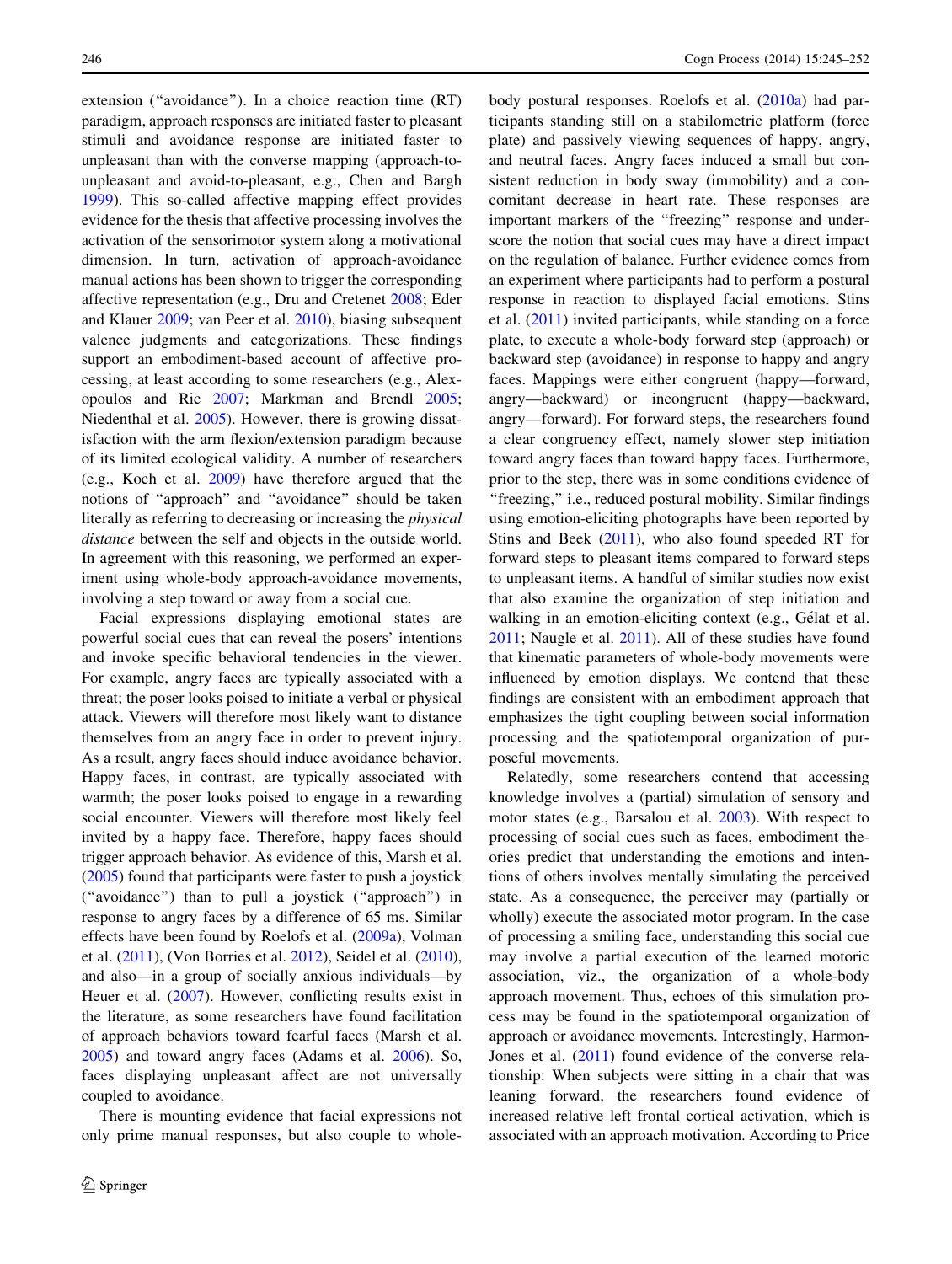et al. ([2012\)](#page-7-0) and consistent with our view, these and other data are consistent with embodiment theories that emphasize a bidirectional link between approach/avoidance emotions and bodily movements.

However, at present, it is unknown to what extent the aforementioned embodiment effects manifest themselves when a stimulus feature is incidental to task performance. When task-irrelevant stimulus features are embedded in an approach-avoidance task, potential effects of these features on response execution are less susceptible to task demands and to demand characteristics (e.g., Roelofs et al. [2010b](#page-7-0)). In fact, a number of recent studies have used the approachavoidance methodology to assess automatic influences of task-irrelevant stimulus features on performance. Roelofs et al. ([2009a](#page-7-0)) performed a control experiment, whereby they adopted a gender identification task in which subjects had to perform push/pull movements in response to the gender of a face (male/female). Importantly, the faces were either smiling, or they were angry. The RT data revealed no RT advantages for congruent combinations (push-to-angry and pull-to-happy) compared to the alternate combinations. So, when valence was task irrelevant, no differential preference for either affect–response combination (sometimes called an "affective Simon effect," e.g., Duscherer et al. [2008](#page-6-0)) was observed. On the other hand, Roelofs et al. [\(2010b](#page-7-0)) found increased avoidance tendencies with angry faces when responding to an emotion-irrelevant cue (color of the face), but only in a group of high-socially anxious individuals, and not with low-anxious individuals. Also, studies using affective verbal stimuli have found that taskirrelevant word meanings may indeed be processed (e.g., Duscherer et al. [2008](#page-6-0)). Moreover, with respect to the control of balance, at least one study (Hillman et al. [2004\)](#page-6-0) found that subjects exhibited spontaneous backward leaning (suggestive of avoidance tendencies) when presented with highly unpleasant pictures and scenes, even though subjects were instructed to stand motionless. So, there is some evidence of spontaneous avoidance tendencies (and perhaps also of approach tendencies) when the valence of stimuli is irrelevant to task performance.

These considerations motivated us to examine whether social embodiment effects occur when social cues are task irrelevant. To this end, we adopted a whole-body approachavoidance version of the gender identification task described earlier (Roelofs et al. [2009a](#page-7-0)) to test whether automatic postural adjustments are induced when volunteers are presented with task-irrelevant smiling and angry faces. Our main hypothesis was that the time to initiate a step would be differentially affected by task-irrelevant emotions displayed by the faces. We also examined whether certain combinations of facial expression and gender of the poser would lead to speeded RTs. We further tested whether other kinematic parameters, related to visual processing and movement execution, would be sensitive to emotion.

# Method

#### Participants

Twenty-four female undergraduate students voluntarily participated in this study. Only females were tested, in order to keep the design comparable to our earlier study (Stins et al. [2011\)](#page-7-0) with only females. Participants were between 18 and 28 years of age ( $M = 21.42$ , SD = 2.89). The study was carried out in full compliance with the principles set out in the Helsinki Declaration and was approved by the local ethics committee prior to its conductance. All participants gave written informed consent.

#### **Materials**

The force plate in this study was a custom-made strain gauge force plate (dimensions:  $1 \times 1$  m). The force plate consisted of eight force sensors—four measuring forces in the z direction and two each for the  $x$  and  $y$  directions. These 8 signals were automatically converted into a centerof-pressure (COP) time series, with separate recordings for the anterior–posterior (AP) and the medio-lateral (ML) direction. The sampling frequency of the COP was 100 Hz. Participants viewed a 17-inch monitor, which was placed at eye level approximately 1 m in front of them.

The emotion stimuli consisted of 8 male and 8 female models each of which displayed a happy, angry, and neutral expression. This rendered a set of 24 unique stimuli; as there were 72 trials, each of these 24 facial stimuli appeared 3 times. The faces were taken from Roelofs et al. [\(2009a\)](#page-7-0) and had no distracting features such as facial hair, haircuts, and accessories. The faces gazed directly at the participants.

## Design and procedure

Participants performed a gender identification task in a 2 between-subject (instructions: forward-to-male and backward-to-female vs. backward-to-male and forward-tofemale) by 3 within-subject (facial expression: neutral vs. angry vs. happy) design. Participants classified the gender of faces that appeared on a computer screen directly in front of them by executing a step either toward or away from the monitor displaying the faces. Stepping was performed on a force plate in a dimly lit room. The betweensubject factor randomly assigned participants to classify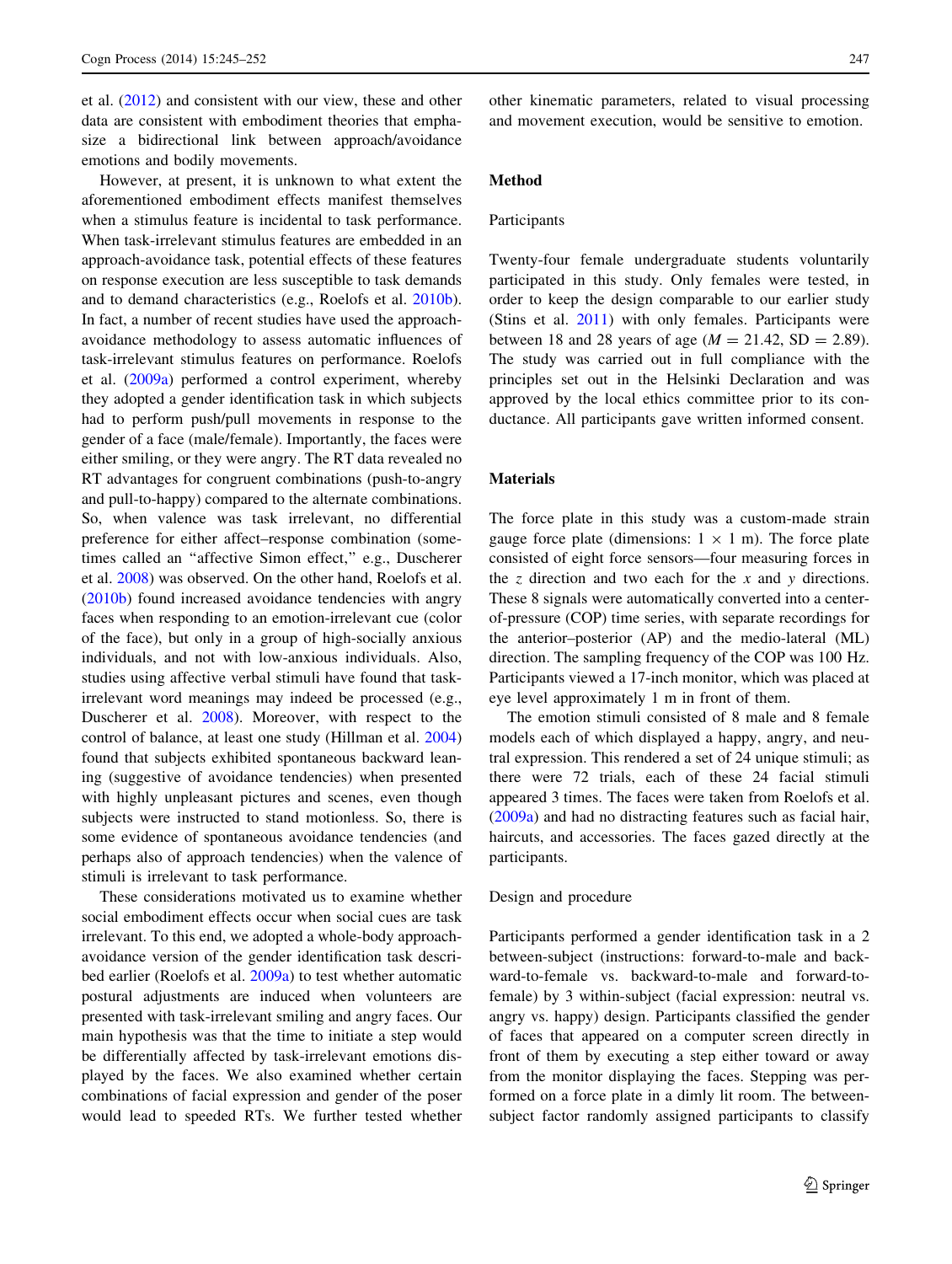<span id="page-3-0"></span>

Fig. 1 The COP profile of an exemplar forward step, with key biomechanical events marked

faces by either performing steps toward males and away from females, or as per the opposite mapping.

Participants were instructed to classify the gender of the face as soon as they could discern the gender. We deliberately phrased the task such that descriptions of stepping in terms of approach-avoidance actions were avoided (''if you see a male face, take a step forward''). No emphasis was placed on the extent of the steps. The study consisted of 72 trials in a completely random order, which were preceded by a practice block of 6 trials. At the onset of each trial, the computer displayed a black screen for 2 s. The target face then appeared for 5 s. As soon as the visual stimulus appeared, participants had to make a fluent step with their right leg followed by their left leg in either the anterior direction (approach) or the posterior direction (avoidance) in response to the gender of the facial expression and remain stationary until the stimulus disappeared. Thereafter, during a 2–4-s intertrial interval, participants had to step back to their starting position and await the next trial. Each trial therefore began with participants in a still, slightly splayed stance in the middle of the plate.

## Step properties

Step initiation from a quiet bipedal standing posture involves a rapid lateral weight shift to the stance leg (caused by lifting the swing leg), which is then followed by a leg swing and a whole-body displacement in the desired direction. The COP profile of an exemplar step is shown in Fig. 1. Step initiation (forward and backward) involves three phases. The first phase concerns the visual processing of the stimulus, during which the actor stands still and is processing the picture on the screen. During the second phase, the task-relevant information (in this case, the gender) is linked with the instructions and the actor selects and initiates a forward or backward step. This involves destabilizing one's body or, in biomechanical terms, uncoupling one's center of mass and the center of pressure (e.g., Naugle et al. [2012](#page-6-0)). Initiation of a step involves lifting the leg, which causes the COP to make a rapid (lateral) shift toward the stance leg. Third, one executes the actual step, which involves parameterization of the extent, speed, and force of the step and propelling the center of mass forward or backward. This involves a displacement of the COP from the stance leg toward the anterior or posterior direction. The question we addressed was whether, and how, the respective phases of voluntary forward or backward steps are influenced by the valence of facial expressions. We additionally assessed whether the gender of the poser (males/females) would additionally influence the organization of step initiation.

In this study, we measured four properties of stepping, based on the time-dependent profiles of the COP.

## Measures

- 1. Postural immobility This measure is related to the very first postural reactions to a stimulus, prior to step initiation (the COP fluctuations in the area labeled "START" in Fig. 1). As described above, unpleasant stimuli such as angry faces can cause a spontaneous reduction in body sway, indicative of ''freezing'' behavior. Postural immobility was quantified as the combined length of the COP trace in the interval 0–250 ms following stimulus onset.
- 2. Reaction time (RT) RTs were calculated by the moment at which the COP trace changes from moving in a lateral direction (associated with lifting the leg) to an anterior or posterior direction (associated with selection of the forward or backward step). This variable relates to the second phase of step initiation and is visible as a clear and abrupt change in the COP direction as shown in Fig. 1.
- 3. Step size The extent (amplitude) of forward or backward steps was simply defined as the distance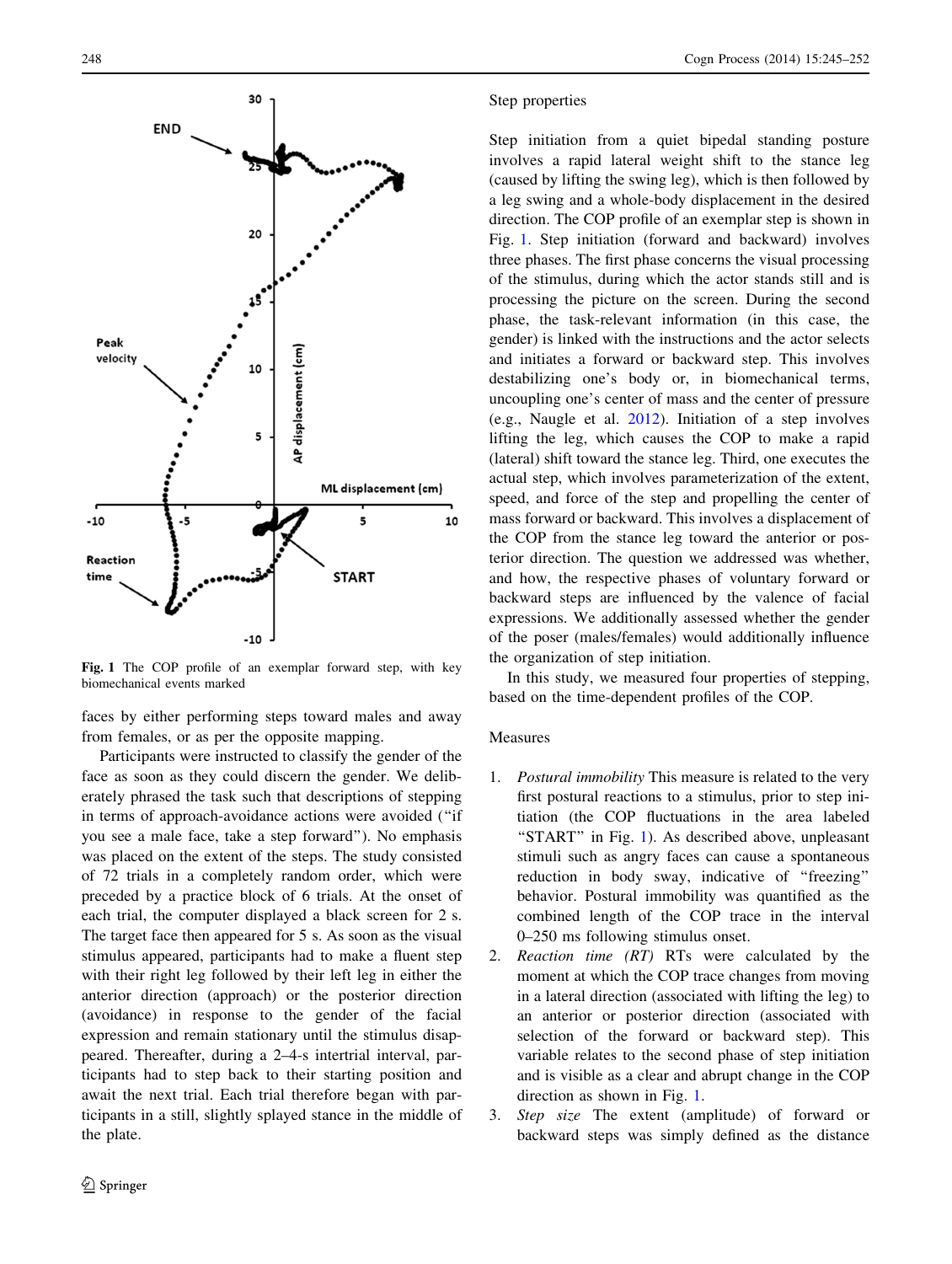<span id="page-4-0"></span>between the initial position of the COP on the force plate and the final position (the difference in extent between START and END in Fig. [1\)](#page-3-0). This variable relates to the third phase of step initiation, i.e., step execution.

4. Peak velocity Peak velocity was calculated by determining the point at which one's speed in the direction of their step was at its fastest. This variable relates to the third phase of step initiation, i.e., step execution and can be identified in Fig. [1](#page-3-0) as the moment where the distance between adjacent measurement samples is largest. This distance divided by the sampling interval (10 ms) yields the instantaneous velocity.

#### Statistical analysis

All COP variables were submitted to a 2 (step direction; forward vs. backward) by 3 (emotion: happy vs. angry vs. neutral facial expression) repeated measures analysis of variance (ANOVA), thus averaging over instruction type. Effects of mapping will show up as an interaction between step direction and emotion. Alpha level was set at .05. Effect sizes are reported as partial eta-squared  $(\eta^2)$ .

# Results

Of the 1,728 experimental trials, we identified 74 error trials (4.28 %). The mean across-participant error was 3.08  $(SD = 2.77)$ . Errors consisted of steps with the left leg, stepping too early  $(RT < 200 \text{ ms})$ , stepping too late  $(RT > 2,000 \text{ ms})$ , or not standing still enough prior to stimulus presentation. Error trials were identified after the experiment and were excluded from the analyses. We first performed a preliminary test on the RTs, directly comparing the two instructions as between-subject factor, but as expected, we found no effects of this factor, Also, in none of the analyses described below was the sphericity assumption violated.

## Postural immobility

The ANOVA revealed no effect of step direction and emotion, or their interaction. The average sway path length in the first 250 ms was 3.6 mm.

# Reaction time

The ANOVA revealed only a main effect of emotion,  $F(2, \mathbb{R})$ 46) = 11.42,  $p < .001$ , and  $\eta^2 = .33$ . The means illustrate that steps were initiated faster to neutral and happy faces (1,170 and 1,169 ms, respectively) than to angry faces

Table 1 Descriptives of all four dependent variables and their standard deviations (SD), separately for step direction (forward/backward) and each emotional expression

| Expression            | Happy         | Angry         | Neutral     |
|-----------------------|---------------|---------------|-------------|
| Forward steps         | (congruent)   | (incongruent) |             |
| Sway path length (mm) | 3.7(1.1)      | 3.6(1.1)      | 3.7(1.0)    |
| Reaction time (ms)    | 1,151 (192)   | 1,195 (181)   | 1,156 (181) |
| Step size (cm)        | 35.3(5.9)     | 35.6(6.0)     | 35.1(6.2)   |
| Peak velocity (cm/s)  | 118.7 (32.1)  | 118.5(31.8)   | 118.1(32.1) |
| Backward steps        | (incongruent) | (congruent)   |             |
| Sway path length (mm) | 3.7(1.1)      | 3.5(0.9)      | 3.8(.9)     |
| Reaction time (ms)    | 1,186 (167)   | 1,208 (157)   | 1,183 (166) |
| Step size (cm)        | 31.7(4.7)     | 31.5(4.8)     | 31.2(4.7)   |
| Peak velocity (cm/s)  | 114.7 (42.7)  | 111.1(38.3)   | 112.9(45.1) |



Fig. 2 Mean reaction time (RT) for male and female faces, separate for the three emotion categories. Error bars signify standard errors of the mean

(1,202 ms). The crucial emotion by step direction interaction was not significant  $(F<1)$ . Cell means are presented in Table 1.

In order to independently assess the effects of the gender of the poser, we performed an additional ANOVA, but we first had to regroup the data because half the participants stepped forward to male faces, and half the participants stepped forward to female faces. We performed a mixedfactor ANOVA with within-subject factors emotion (happy, angry, neutral) and gender of the poser (male, female), and step direction (forward, backward) as between-subject factor.<sup>1</sup> The interaction between emotion and gender was significant,  $F(2, 44) = 16.19, p < .001$ ,

<sup>&</sup>lt;sup>1</sup> Note that in contrast to the previous analysis, step direction has now become the between-subject factor due to the way we regrouped the data.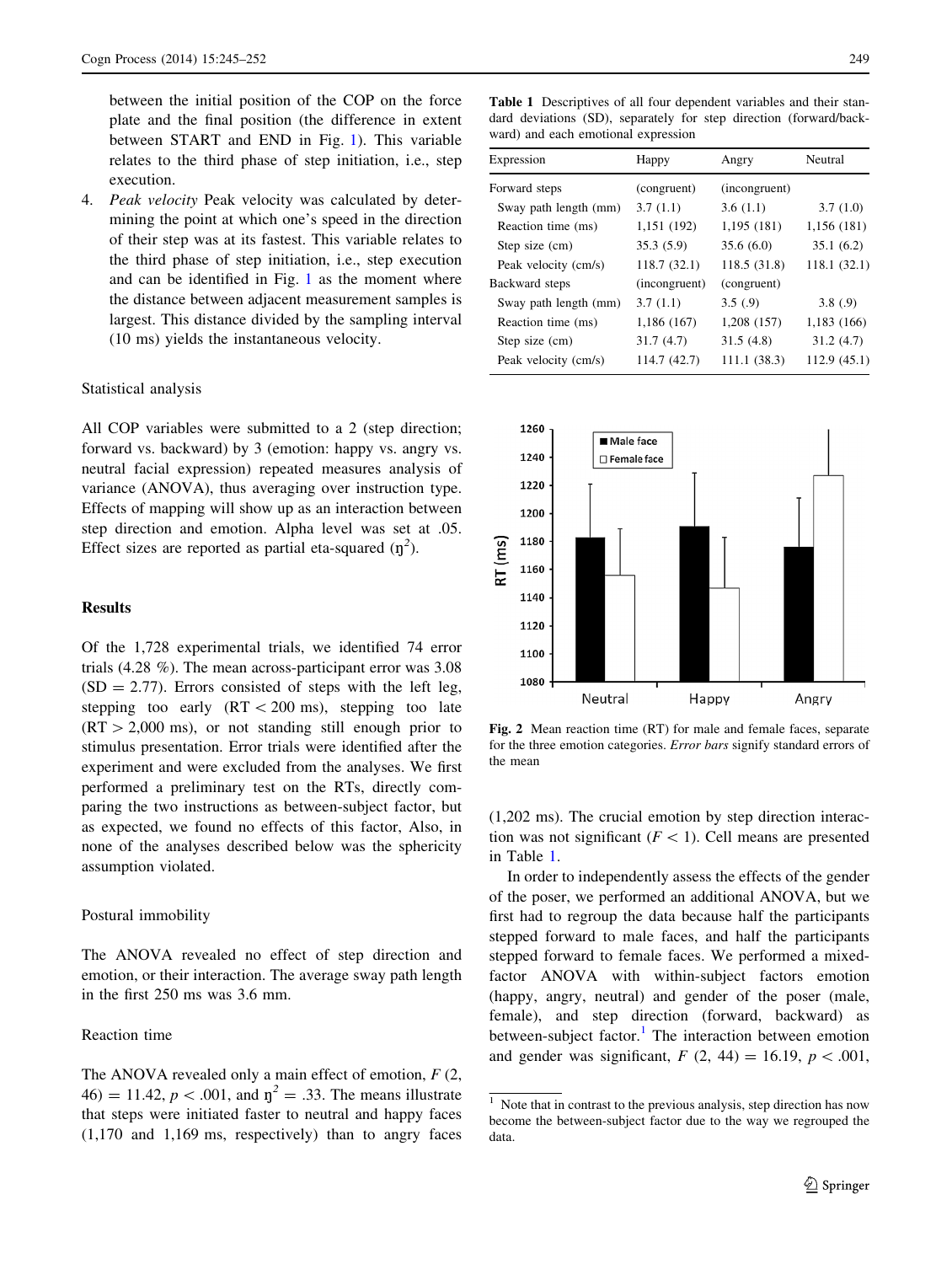and  $n^2 = .42$ . Inspection of the cell means revealed that this was due to elevated RTs to angry female faces, regardless of step direction. The means for neutral, smiling, and angry female faces were 1,154, 1,144, and 1,227 ms, respectively. Paired-samples  $t$  tests showed that the difference between neutral and angry female faces was significant,  $t(23) = 5.49$ ,  $p < .001$ , as was the difference between smiling and angry faces,  $t(23) = 5.02$ ,  $p < .001$ . For male faces, none of the emotion contrasts was significant. We additionally found that the difference between angry female faces and angry male faces (1,227 vs. 1,176 ms, respectively) was significant,  $t(23) = 2.11$ ,  $p\lt 0.05$ . Cell means for the six conditions are shown in Fig. [2](#page-4-0).

# Step size

The ANOVA revealed a main effect of step direction,  $F(1, 1)$ 23) = 39.93,  $p < .001$ ,  $\eta^2 = .63$ . Forward steps were significantly larger than backward steps (35 vs. 31 cm, respectively).

# Peak velocity

The ANOVA revealed no effect of step direction and emotion, or their interaction. The average peak velocity was 116 cm/s.

## **Discussion**

This study examined whether the spatiotemporal organization of step initiation and step execution would be sensitive to task-irrelevant social cues. Based on earlier work on step initiation (e.g., Gélat et al.  $2011$ ), the control of quiet standing (e.g., Hillman et al. [2004\)](#page-6-0), and selection of manual responses (e.g., Roelofs et al. [2009a](#page-7-0)), we tested whether emotional facial expressions (smiling faces and angry faces) would facilitate or inhibit directional stepping. Based on the center-of-pressure profiles of the steps, we examined (a) early postural adjustments related to processing of the stimuli (b) the time to select the appropriate step, and (c) the execution (extent and speed) of the step. The analyses revealed that none of these variables was sensitive to the emotional expression. In contrast to earlier studies (Stins and Beek [2011;](#page-7-0) Stins et al. [2011\)](#page-7-0), the initiation and execution of forward (''approach'') and backward (''avoidance'') steps were not differentially affected by the presentation of happy or angry faces. This raises the question how the present experiment differs from the previous experiments that examined stepping with emotional cues. One important difference is that in the present study, the facial expression was task irrelevant, because participants had to select the step based on the gender of the faces. It thus seems to be the case that postural adjustments are more pronounced when the emotion is task relevant and that the effect seems to be reduced when the emotion is only incidental to task performance.

The current finding is consistent with studies by Roelofs et al. ([2009a\)](#page-7-0) and Volman et al. [\(2011](#page-7-0)). Those studies investigated RTs obtained with manual responses in two task situations: a situation whereby the approach/avoidance responses were to be based on the emotional expression of the faces (a task logically similar to Stins et al. [2011](#page-7-0)), or on the gender of the faces, ignoring the emotional expression (a task logically similar to the present experiment). Importantly, congruency effects were found in the former task version but did not reach significance in the latter one. There are reports in the literature that highlight the importance of attention with respect to processing of social cues. For example Van Peer et al. ([2010;](#page-7-0) Exp. 4) found no approach-avoidance congruency effect when participants had to respond to the direction in which a picture of a face moved, regardless of emotional expression (happy vs. fearful). Relatedly, Barratt and Bundesen [\(2012](#page-6-0)) adopted a flanker task, and they found that negative flanking faces had no effect on detection of a central target letter. This led the authors to suggest that attentional control settings crucially determine whether emotional faces influence information processing. It thus seems to be the case that whole-body postural approach-avoidance effects are qualitatively similar to manual responses, at least with respect to initiation times. At the same time, the stepping paradigm in similar studies has identified a host of kinematic parameters that clearly reveal the conjoint enfolding of affective and postural responses in real time (although these measures do not stand out in the present study due to the limited significant effects).

It should also be mentioned that there may be another reason why RTs were unaffected by emotional expression; it could be that anger is not universally coupled to avoidance. Some studies (e.g., Adams et al. [2006\)](#page-6-0) found that anger was actually coupled to approach, presumably because anger—according to some (e.g., Carver and Harmon-Jones, [2009](#page-6-0))—is associated with heightened approach motivation.

Although not the primary aim of our study, we found that RTs—regardless of step direction—were sensitive to the gender of the poser. Across steps, RTs were slowest to angry female faces. This result is in line with the findings of Becker et al. ([2007\)](#page-6-0), who found in a series of experiments that reactions were faster and more accurate to angry expressions of male faces and happy expressions of female faces than with the converse combinations of emotional expression and sex. Note that in this design, the faces remained present on the screen and disappeared as soon as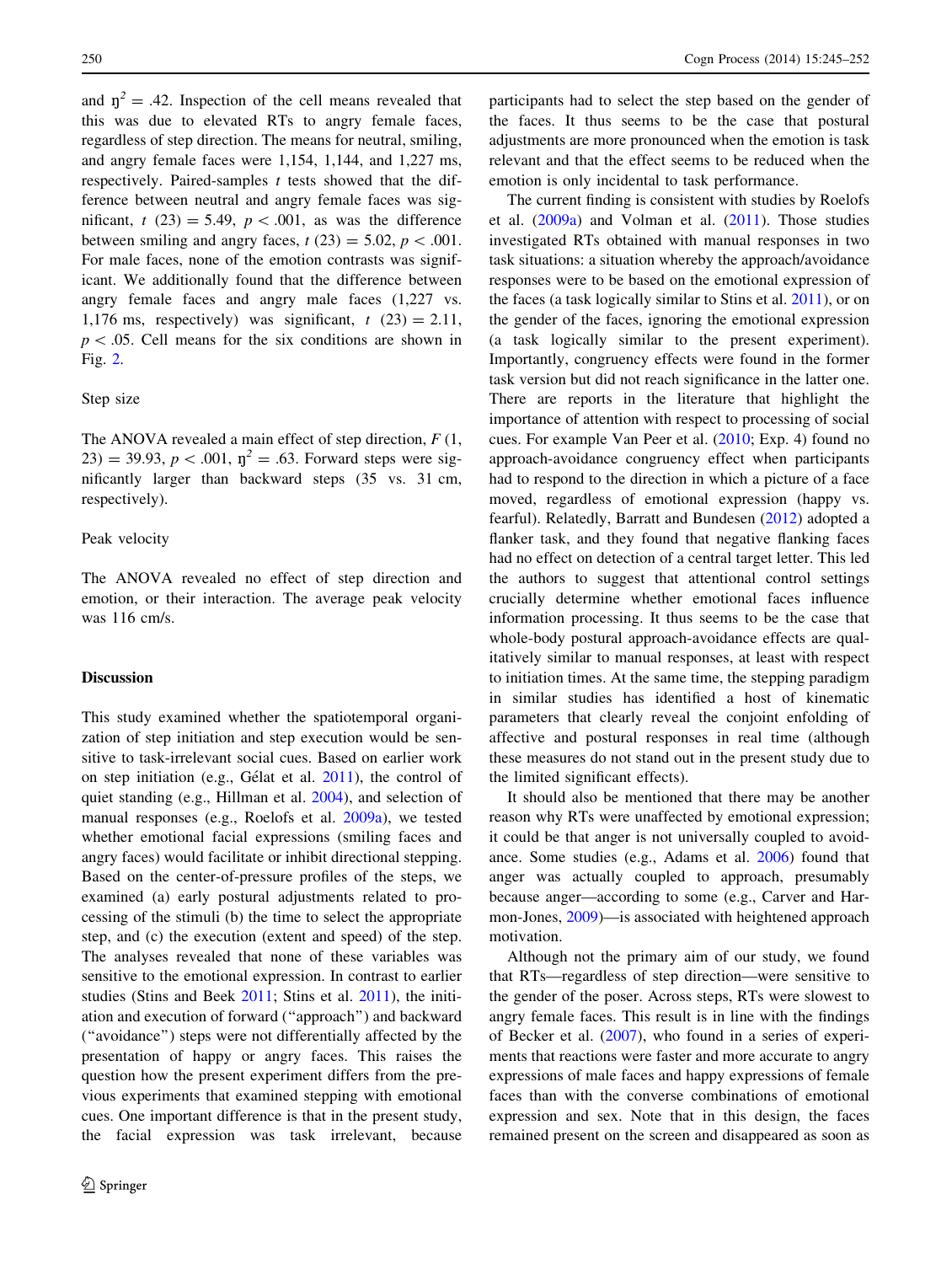<span id="page-6-0"></span>the response key was pressed, which could lead to a situation whereby button presses come to be associated with avoidance. The results of Becker et al. (2007) could have an evolutionary origin, but could also be the result of social learning, in which our social environment and upbringing may lead us to associate smiling with female gender roles and anger with male gender roles, making these associations easier to detect in a forced-choice paradigm. In other words, we could be dealing with a Stroop-like phenomenon, whereby certain combinations of gender and facial expression are easier to detect (congruent) than others (incongruent). Relatedly, female angry faces may be more ambiguous, i.e., it may have been harder to detect whether an angry female face belonged to a male or a female, whereas alternate combinations of gender and expression are easier to process.

A limitation of this study is that only female participants were studied, which may limit the generalizability of the experiment. Gender influences on approach-avoidance tendencies have been found by some authors (e.g., Hillman et al. 2004). On the other hand, Roelofs et al. ([2009b\)](#page-7-0) found no modulating effects of gender in their manual approach-avoidance task. Future studies should address potential gender differences in the organization of approach-avoidance motor responses, particularly when gender of the stimulus is the relevant classification factor. A further potential limitation is that we used static facial expressions, whereas in real life, we are usually confronted with natural emotional expressions that unfold in a dynamic fashion. However, a recent study by Gold et al. (2013) found that the efficiency of recognizing human facial expressions was hardly affected by the dynamic properties of the displays.

In sum, using a gender identification task, we found no evidence of speeded RTs when emotional expression and step direction were congruent, i.e., no Simon-like effect. The literature repeatedly found that postural effects are clearly visible when the emotion is task relevant (cf. our earlier work), suggestive of embodiment effects, but in the present study, we found no evidence for the thesis that postural effects manifest themselves when emotional processing is incidental to postural behavior. On the other hand, we found evidence of a Stroop-like effect, with slow RTs to angry female expression (stimulus—stimulus incongruency), suggesting that postural behavior is influenced by whether certain stimulus features match or mismatch. The results of this study further elucidate the role that task-irrelevant social cues play in automatic postural behaviors.

Acknowledgments This work was supported by VIDI Grant (#452- 07-008) from the Netherlands Organization for Scientific Research (NWO) awarded to K.R.

## References

- Adams J (2010) Embodied cognition. Phenomenol Cogn Sci 9:619–628
- Adams RB, Ambady N, Macrae CN, Kleck RE (2006) Emotional expressions forecast approach-avoidance behavior. Motiv Emot 30:179–188
- Alexopoulos T, Ric F (2007) The evaluation-behavior link: direct and beyond valence. J Exp Soc Psychol 43:1010–1016
- Barratt D, Bundesen C (2012) Attentional capture by emotional faces is contingent on attentional control settings. Cognit Emot 26:1223–1237
- Barsalou LW, Niedenthal PM, Barbey A, Ruppert J (2003) Social embodiment. In: Ross B (ed) The psychology of learning and motivation (Vol 43). Academic Press, San Diego, pp 43–92
- Becker DV, Kenrick DT, Neuberg SL, Blackwell KC, Smith DM (2007) The confounded nature of angry men and happy women. J Exp Soc Psychol 92:179–190
- Carlson RA, Avraamides MN, Cary M, Strasberg S (2007) What do hands externalize in simple arithmetic? J Exp Psychol Learn Mem Cogn 33:747–756
- Carver CS, Harmon-Jones E (2009) Anger is an approach-related affect: evidence and implications. Psychol Bull 135:183–204
- Chen M, Bargh JA (1999) Consequences of automatic evaluation: immediate behavioral predispositions to approach or avoid the stimulus. Pers Soc Psychol Bull 25:215–224
- Dru V, Cretenet J (2008) Influence of unilateral behaviors on the judgment of valenced stimuli. Cortex 44:717–727
- Duscherer K, Holender D, Molenaar E (2008) Revisiting the affective Simon effect. Cogn Emot 22:193–217
- Eder AB, Klauer KC (2009) A common-coding account of the bidirectional evaluation-behavior link. J Exp Psychol Gen 138:218–235
- Gangopadhyay N (2011) The extended mind: born to be wild? A lesson from action-understanding. Phenomenol Cogn Sci 10:377–397
- Gélat T, Coudrat L, Le Pellec A (2011) Gait initiation is affected during emotional conflict. Neurosci Lett 497:64–67
- Glenberg A, Kaschak M (2002) Grounding language in action. Psychon Bull Rev 9:558–565
- Gold JM, Barker JD, Barr S, Bittner JL, Bromfield WD, Chu N, Ra Goode, Lee D, Simmons M, Srinath A (2013) The efficiency of dynamic and static facial expression recognition. J Vis 13:1–12
- Harmon-Jones E, Gable PA, Price TF (2011) Leaning embodies desire: evidence that leaning forward increases relative left frontal cortical activation to appetitive stimuli. Biol Psychol 87:311–313
- Heuer K, Rinck M, Becker ES (2007) Avoidance of emotional facial expressions in social anxiety: the Approach-Avoidance Task. Behav Res Ther 45:2990–3001
- Hillman CH, Rosengren KS, Smith DP (2004) Emotion and motivated behavior: postural adjustments to affective picture viewing. Biol Psychol 66:51–62
- Koch S, Holland RW, Hengstler M, Van Knippenberg A (2009) Body locomotion as regulatory process. Psychol Sci 20:549–550
- Markman AB, Brendl CM (2005) Constraining theories of embodied cognition. Psychol Sci 16:6–10
- Marsh AA, Ambady N, Kleck RE (2005) The effects of fear and anger facial expressions on approach- and avoidance-related behaviors. Emotion 5:119–124
- Naugle KM, Hass CJ, Joyner J, Coombes SA, Janelle CM (2011) Emotional state affects the initiation of forward gait. Emotion 11:267–277
- Naugle KM, Hass CJ, Bowers D, Janelle CM (2012) Emotional state affects gait initiation in individuals with Parkinson's disease. Cogn Affect Behav Neurosci 12:207–219